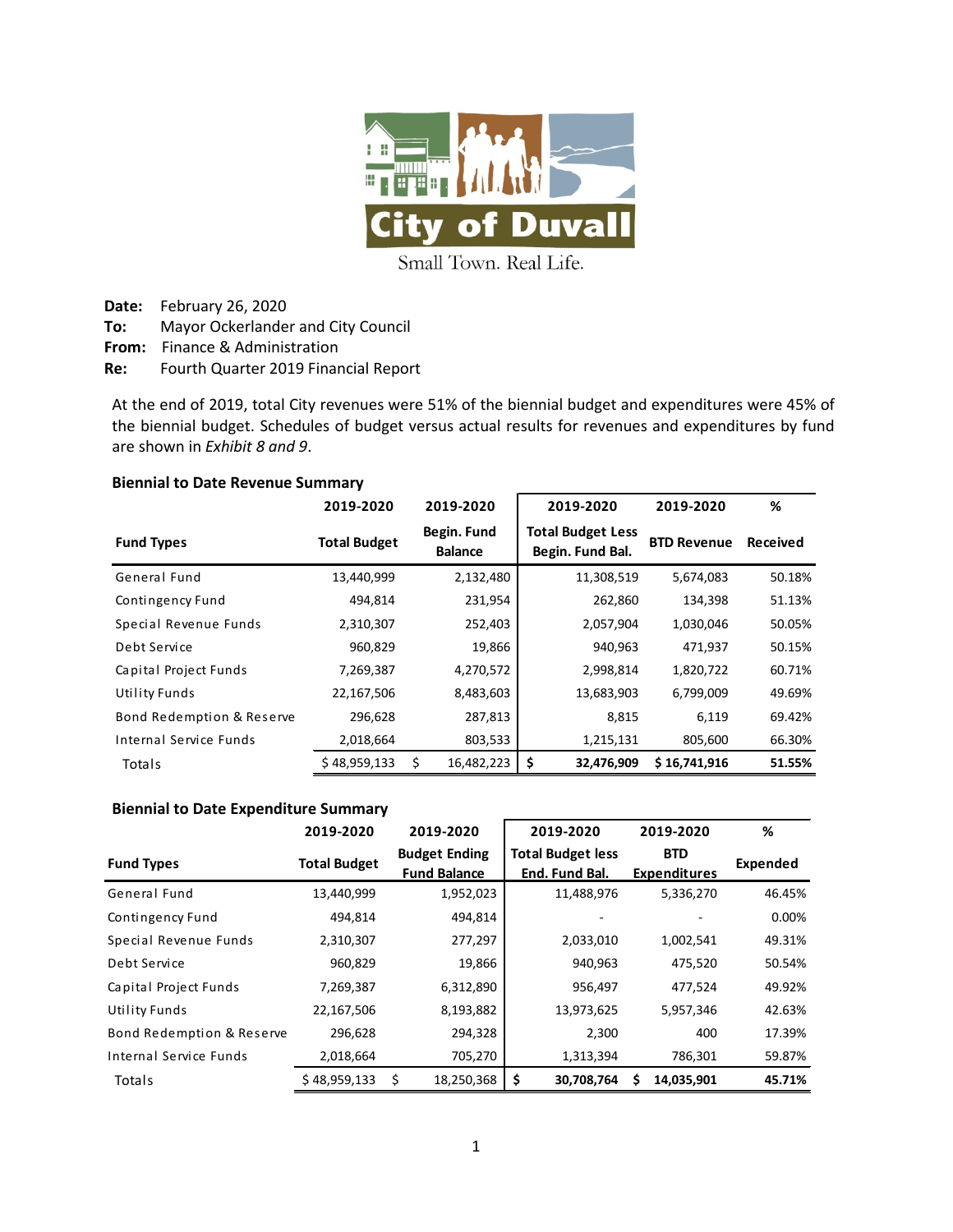## **Year-End Highlights GENERAL FUND**

- 2019 total General Fund revenues were 50% of budget and expenditures were 46% of budget. *Exhibit 6* provides details by category and department.
- Approximately 28% of General Fund revenues are from property taxes, which are primarily received in April/May and Oct/Nov of each year. At year end the City received 49.2%, or \$1,570,897, of the \$3,189,641 property tax revenue budgeted.
- Year-end building permit revenue was at 27% of budget, for a total of \$239,167. This is a decrease compared to total 2018 permitting revenues which were \$330,907.
- Planning charges for services revenue (zoning & subdivision, building inspection, plan check fees) was \$301,394 through the end of 2019, or 67% of the \$448,000 budgeted. This is an increase compared to 2018 planning charges for services, which totaled \$232,948.
- Total sales tax revenue for 2019 was \$1,134,420, or 55.3%, of the \$2,049,950 budgeted for the biennium. This is \$84,546, or 8.1%, more than the \$1,049,874 collected in 2018.
- As of year-end 2019, the City received \$1,187,633 of the \$2,518,500 budgeted in Utility Taxes for the biennium. This was \$15,284 less than the \$1,202,918 collected in 2018. Utility tax from telephones, electricity, natural gas, and cable decreased, while taxes for water, sewer, storm drain, and garbage increased from two to four percent. (*Exhibit 3*).

# **CAPITAL FUNDS**

- The City collected \$586,138 in Real Estate Excise Tax (REET) revenue in 2019, which is 53% of the \$1,111,500 budgeted. Total REET revenues in 2018 were \$720,678 (*Exhibit 1*).
- 32 park (\$251,596) and 33 street (\$290,533) impact fees were received in 2019. This is less than the 44 park and 34 street impact fees collected in 2018. These fees are receipted at the time building permits are issued (*Exhibit2*).

# **UTILITY FUNDS**

- The Water fund operating revenue at the end of fourth quarter was \$2,153.849 which is 46.2% of the \$4,661,304 budget.
- The Sewer fund operating revenue was \$2,566,304 which is 51.2% of the \$5,010,894 budget.
- The Storm fund operating revenue was \$797,273 which was 50% of the \$1,557,860 budget.

# **INTERNAL SERVICE FUNDS**

- In October of 2019, the City received a \$165,000 Local Programs loan from the State of Washington to purchase a dump truck. \$95,639 of the loan proceeds were paid towards the dump truck in 2019. The remaining amount will be paid in 2020. The proceeds of the loan and the expenditure were approved by Council and the budget will be adjusted to reflect the amounts.
- By the end of 2019, the City received \$24,399 in revenue for the sale of surplus of assets, \$1,000 in insurance proceeds, and \$500 in miscellaneous revenue in the 501 Equipment Fund. None of the revenue was budgeted. All other revenue was from budgeted charges for service to other funds.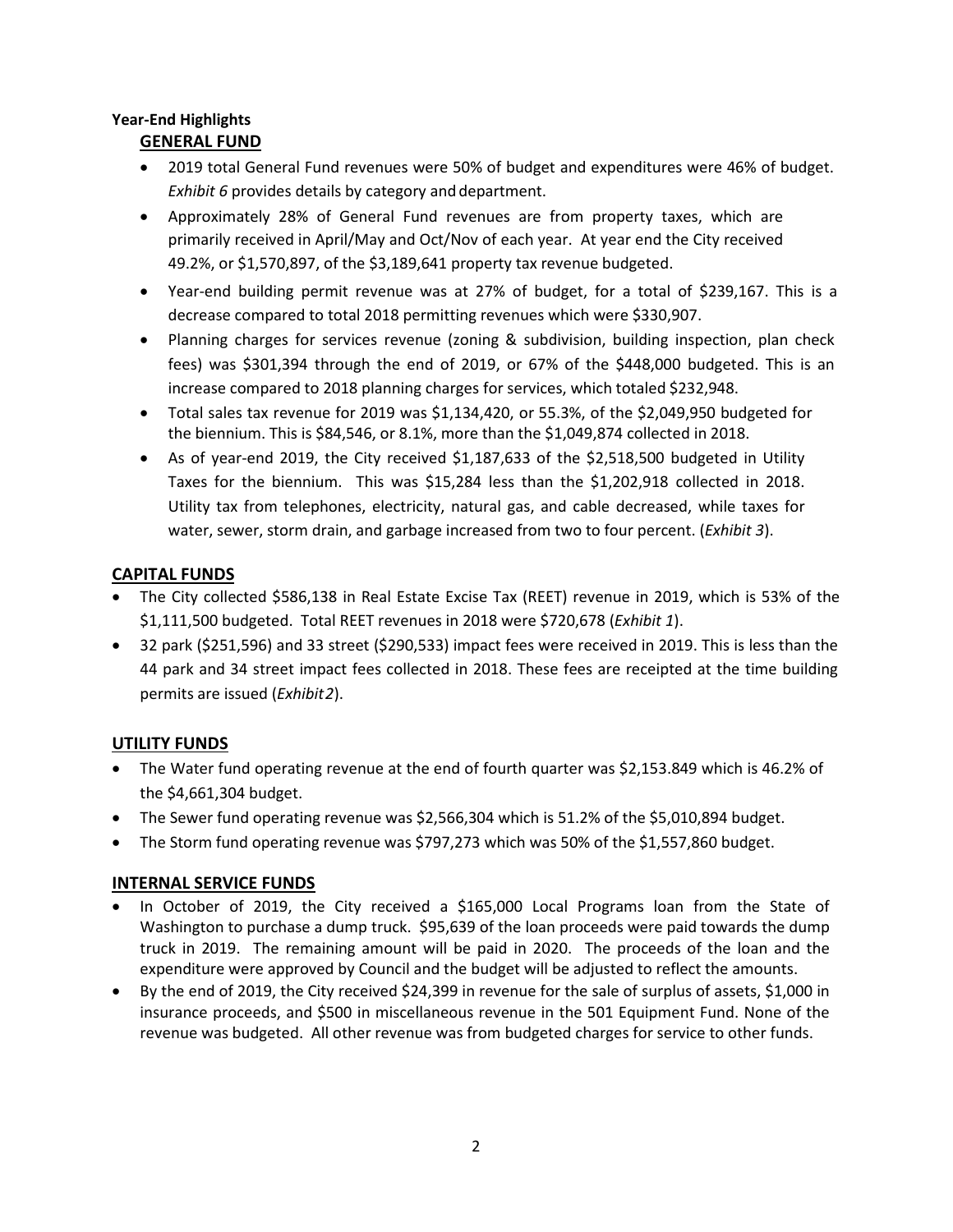#### **ALL FUNDS**

- The City received \$348,756 in investment Interest revenue in 2019, which was 89.4% of the amount budgeted for the biennium.
- Reserve fund balances, as per Resolution 04-04, have been met.



#### **EXHIBIT 1: REET**

Real Estate Excise Tax Revenues (REET) were 53% of the 2019-20 budget (\$1,111,500) through December 31, 2019. These funds are primarily for capital improvements.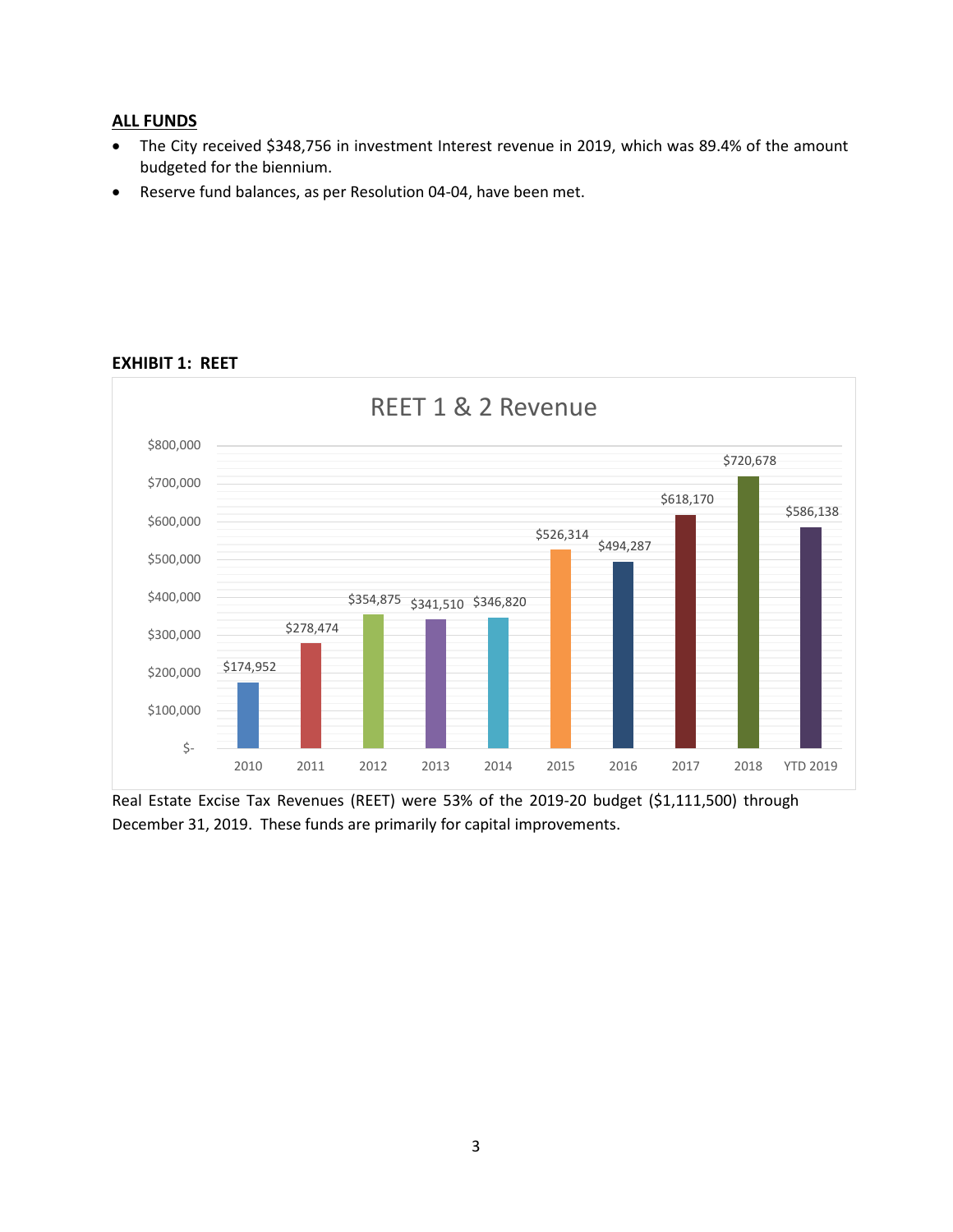



The City collected \$251,596 in revenue for 32 park impact fees in 2019, which is 90% of the budget. Park impact fees are restricted for park capital improvements.



The City collected \$290,533 in revenue for 33 street impact fees in 2019, which is 22% of the budget. Street impact fees are restricted for transportation capital improvements.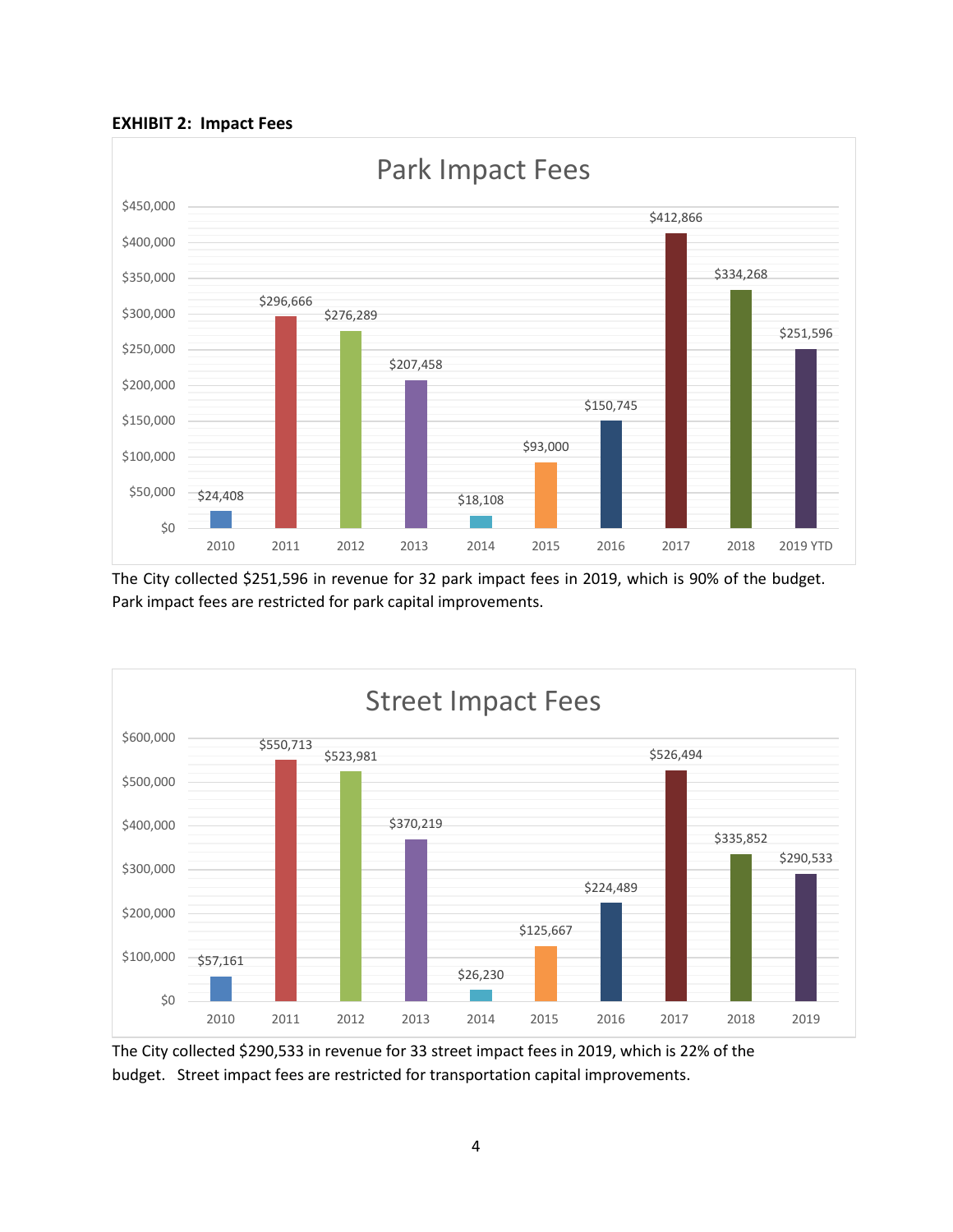



The City collected \$1,187,633 in utility tax revenue in 2019, which is 47.2 % of the biennial budget. Utility tax revenues are from electric, gas, telephone, garbage, cable, and the city's water, sewer, and storm drain utilities.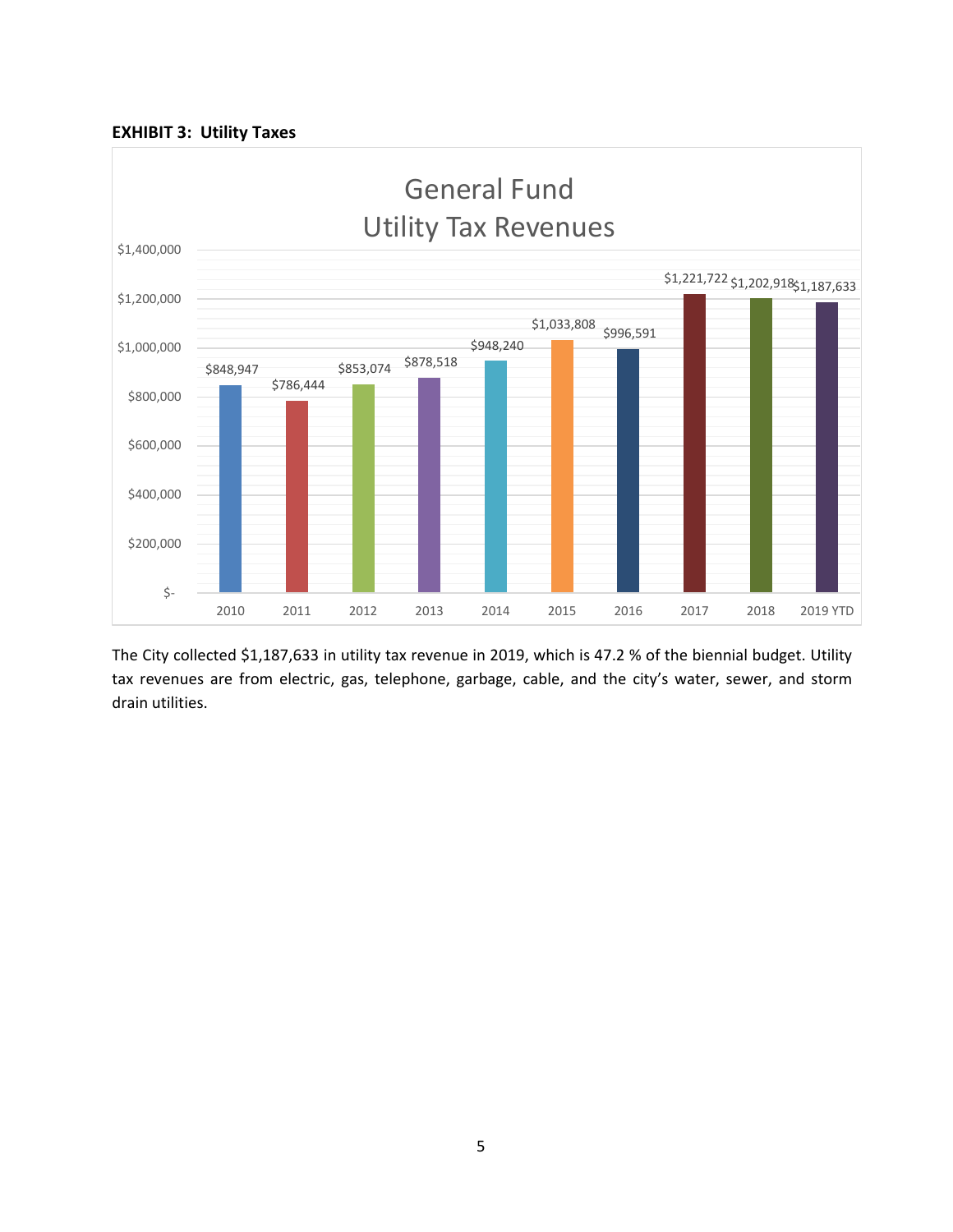#### **EXHIBIT 4: Debt**

The City's long-term debt outstanding balances are detailed below:

| <b>2017 General Obligation Bonds</b> |    | Principal |
|--------------------------------------|----|-----------|
| Big Rock Ball Field - 12/1/2025      |    | 1,250,000 |
| Main Street Project - 12/1/2031      |    | 2,500,000 |
|                                      | \$ | 3,750,000 |
|                                      |    |           |
| State of Washington Local Program    |    | Principal |
| 0391-3-1 Dump Truck Lease Purchase   |    | 139,824   |
| Final Payment 6/1/2029               |    |           |
|                                      | \$ | 139,824   |
|                                      |    |           |
| Utility Revenue Debt                 |    | Principal |
| <b>SRF WWTP Construction Loan</b>    |    | 1,812,721 |
| Final Payment 6/30/2025              |    |           |
|                                      | S  | 1,812,721 |

Limited-Term General Obligation (LTGO) bonds in the amount of \$4,865,000 were issued on February 22, 2017. Interest payments are due twice annually, on the  $1<sup>st</sup>$  of June and December. The City paid \$370,000 in principal and \$102,588 in interest in 2019. The principal amount above is the ending balance for 2019.

In November of 2019, the City took out a State of Washington Local Program loan in 2019 to purchase a dump truck. Interest payments are due twice annually on June 1 and December 1, and a principal payment is due annually on June 1. The City made its first interest payment, \$1,476, in December of 2019.

Payments for the WWTP construction loan are also due twice annually, on June 30 and December 30. The City paid \$324,264.34 in principal and \$10,290.82 in interest in 2019. The principal amount above is the ending balance for 2019.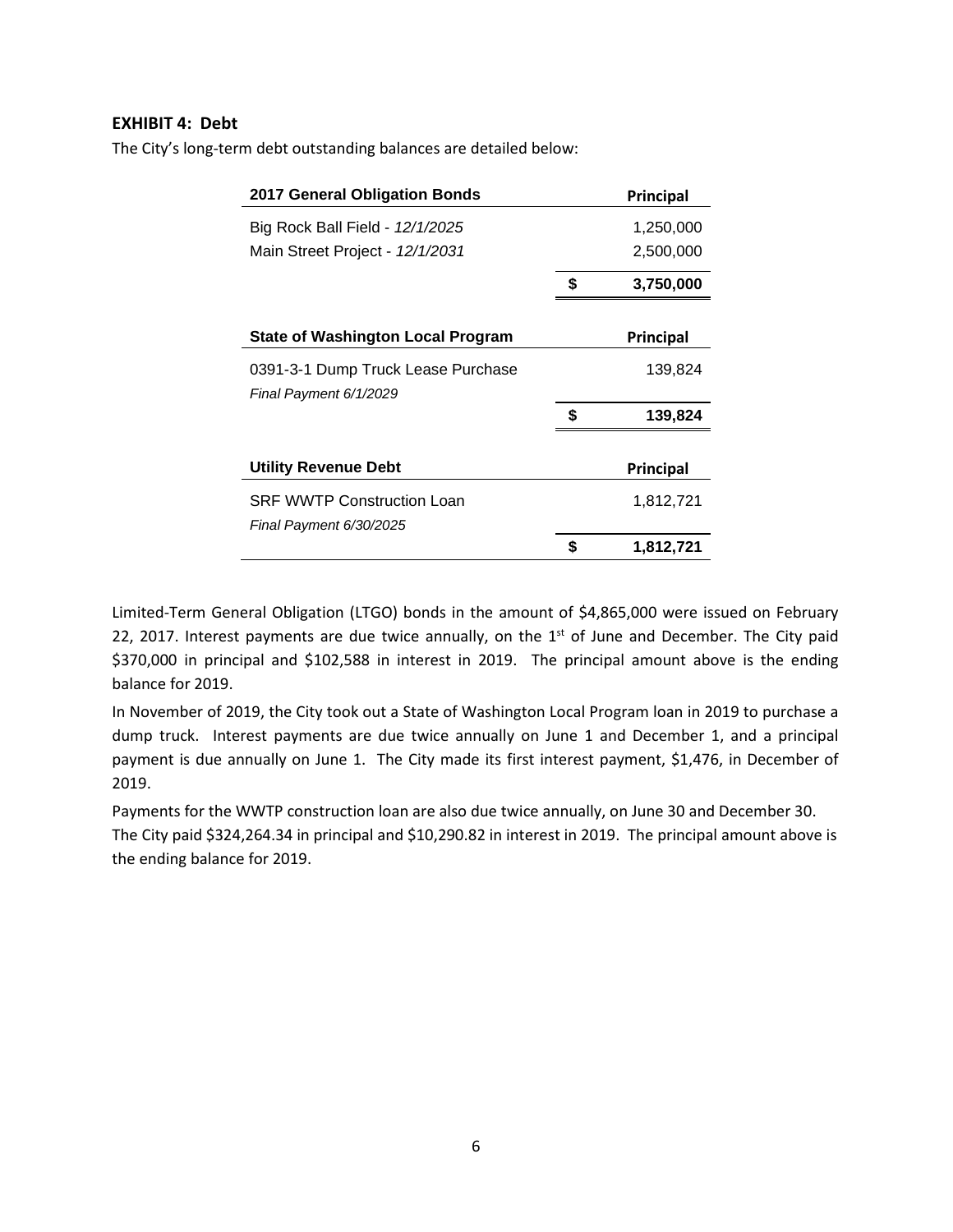### **EXHIBIT 5: Budgeted Fund Balance Reserves**

| Fund # | <b>Fund Description</b>     | <b>Budgeted</b> | <b>Required</b> | <b>Notes</b>                                      |
|--------|-----------------------------|-----------------|-----------------|---------------------------------------------------|
| 001    | <b>General Fund</b>         | \$<br>832,615   | Ŝ.              | 823,464 17% per Resolution 04-04 Internally       |
| 001    | Disaster Relief             | 25,000          |                 | 25,000 Established by City Council                |
| 001    | Internal Restricted-Other   | 22,408          |                 | 22,412 Drug Enforcement & Art                     |
| 001    | <b>Future City Facility</b> | 400,000         | 400,000         |                                                   |
|        |                             |                 |                 | Maximum allowed is 37.5% of Assessed              |
|        |                             |                 |                 | Value - will transfer remaining budgeted          |
| 002    | Contingency                 | 494,814         | 496.839         | amount in 2020                                    |
|        |                             |                 |                 | Resolution 18-16 - 50% of ballfield               |
| 106    | Big Rock Ball Park Fund     | 126,000         | 50,891          | revenue held for turf replacement                 |
| 401    | <b>Water Utility</b>        | 749,132         |                 | 682,918 Resolution 04-04. Increased by CPI-U      |
| 402    | <b>Sewer Utility</b>        | 998,844         |                 | 965,067 Resolution 04-04. Increased by CPI-U      |
| 402    | Sewer Utility, DOE Loan     | 335,000         |                 | 335,000 Annual Loan Amount                        |
| 404    | <b>Storm Drain</b>          | 312,139         |                 | 298,875 Resolution 04-04. Increased by CPI-U      |
| 501    | <b>Equipment Fund</b>       | 200,000         |                 | 200,000 Resolution 04-04 - flat amount in reserve |
| 503    | <b>Building Maint. Fund</b> | 75,000          | 75,000          |                                                   |
|        | Total Restricted Funds \$   | 4,570,952       | 4,375,465<br>S  |                                                   |

Amounts budgeted are for the two-year biennium, amounts required are for 2019. All 2019 required reserve balances are being met.

In accordance with the requirements of Governmental Accounting Standards Board Statement No.54, *Fund Balance Reporting and Governmental Fund Type Definitions*, some internally designated reserves (including the 17% reserve established by Resolution 04-04) will be reported as unreserved in the annual financial statements.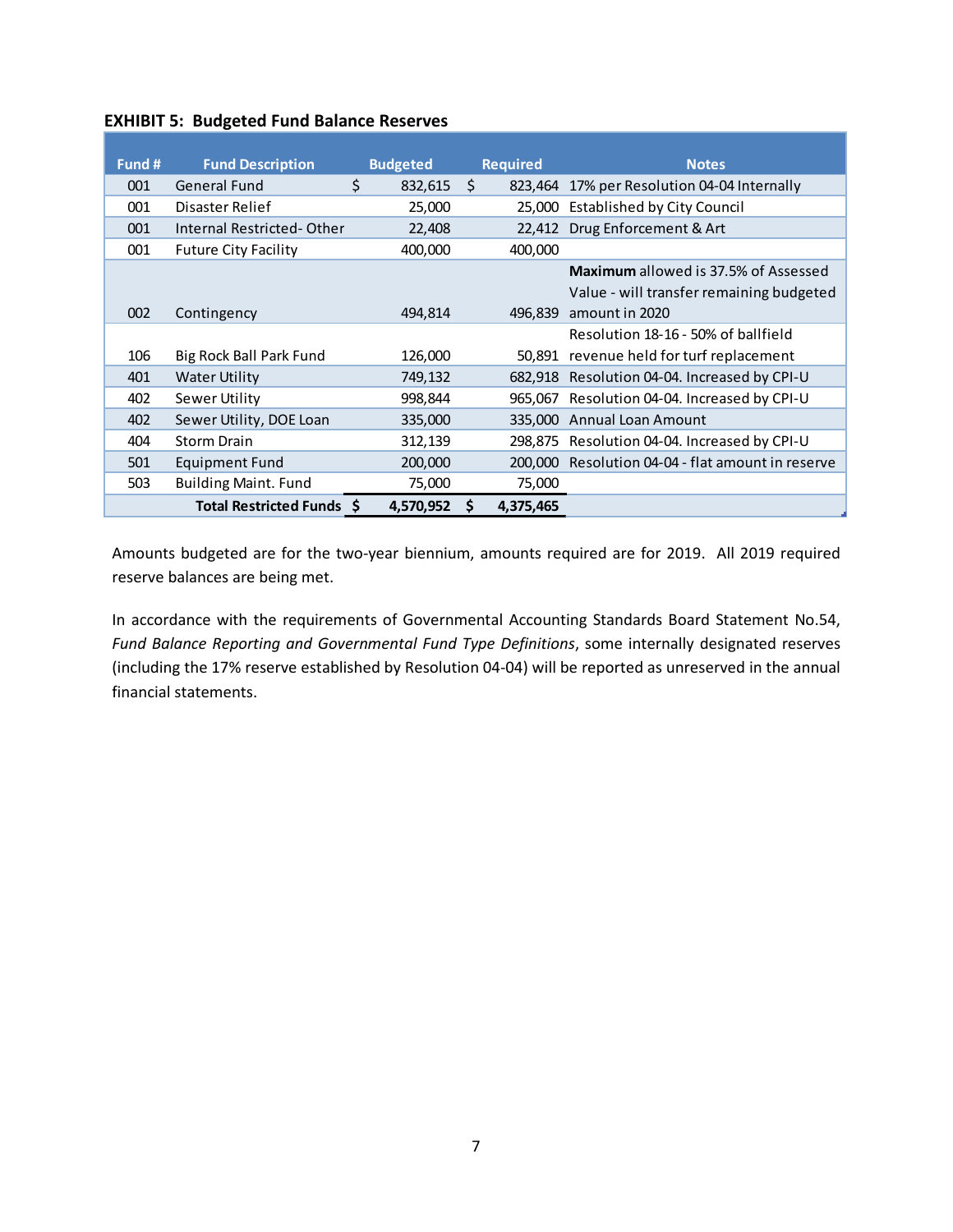## **EXHIBIT 6:**

#### **General Fund Budget vs Actual**

|                                       |                  |    | 12/31/2019        | BTD <sub>%</sub> |                 |
|---------------------------------------|------------------|----|-------------------|------------------|-----------------|
| <b>Revenues:</b>                      | 2019-20 Budget   |    | <b>BTD Actual</b> | <b>Collected</b> | 2018 Actual     |
| <b>Begin Fund Balance</b>             | \$<br>2,132,480  | \$ | 2,132,480         |                  | \$<br>1,783,257 |
| Taxes                                 | 8,172,421        |    | 4,145,946         | 51%              | 3,994,972       |
| Licenses & Permits                    | 992,630          |    | 497,544           | 50%              | 589,960         |
| Intergovernmental Revenues            | 383,557          |    | 184.608           | 48%              | 191,906         |
| <b>Charges for Goods and Services</b> | 771.500          |    | 505,807           | 66%              | 368,399         |
| <b>Fines &amp; Penalties</b>          | 106.900          |    | 37.239            | 35%              | 48.098          |
| Miscellaneous Revenues                | 117,941          |    | 102,690           | 87%              | 160,815         |
| Other                                 | 763.570          |    | 200.250           | 26%              | 150,559         |
| <b>TOTAL REVENUES:</b>                | \$<br>11,308,519 | \$ | 5,674,083         | 50%              | \$<br>5,504,710 |
| <b>TOTAL</b>                          | \$<br>13,440,999 | S  | 7.806.563         |                  | \$<br>7,287,966 |
|                                       |                  |    |                   |                  |                 |

|                                    |                  | 12/31/2019        | BTD <sub>%</sub> |                 |
|------------------------------------|------------------|-------------------|------------------|-----------------|
| <b>Expenditures by Department:</b> | 2019-20 Budget   | <b>BTD Actual</b> | <b>Spent</b>     | 2018 Actual     |
| Legislative                        | \$<br>214,050    | \$<br>83,638      | 39%              | \$<br>92,273    |
| Executive                          | 209,450          | 111,581           | 53%              | 205,131         |
| <b>Community Events</b>            | 61,650           | 9,290             | 15%              | 30,823          |
| Finance Dept.                      | 691,870          | 327,807           | 47%              | 291,316         |
| Planning Dept.                     | 807,348          | 453,288           | 56%              | 383,734         |
| <b>Building Dept.</b>              | 619,345          | 274,592           | 44%              | 232,254         |
| Police Dept.                       | 5,564,213        | 2,516,316         | 45%              | 2,536,197       |
| Economic Development               | 26,000           | 11,483            | 44%              | 49,382          |
| Recycling Dept.                    | 45,202           | 22,538            | 50%              | 18,405          |
| Civil Service                      | 13,100           | 7,561             | 58%              | 13,232          |
| Parks Dept.                        | 743,597          | 319,902           | 43%              | 274,814         |
| <b>Cultural Commission</b>         | 80,400           | 38,331            | 48%              | 36,774          |
| <b>City Mitigation Projects</b>    | 12,000           | 3,296             | 27%              |                 |
| Engineering Dept.                  | 431,261          | 206,939           | 48%              | 227,954         |
| Fire                               | 65,250           | 12,752            | 20%              | 7,876           |
| Non-Departmental                   | 1,904,240        | 936,958           | 49%              | 755,321         |
| <b>TOTAL EXPENDITURES</b>          | \$<br>11,488,976 | \$<br>5,336,270   | 46%              | \$<br>5,155,486 |
| <b>Ending Fund Balance</b>         | \$<br>1,952,023  | \$<br>2,470,293   |                  | \$<br>2,132,480 |
| <b>TOTAL BUDGET</b>                | \$<br>13,440,999 | \$<br>7,806,563   |                  | \$<br>7,287,966 |
|                                    |                  | 1712112010        | DTD <sup>a</sup> |                 |

|                                  |                  |     | 12/31/2019        | BTD <sub>%</sub> |                 |
|----------------------------------|------------------|-----|-------------------|------------------|-----------------|
| <b>Expenditures by Category:</b> | 2019-20 Budget   |     | <b>BTD Actual</b> | <b>Spent</b>     | 2018 Actual     |
| Salaries and Wages               | \$<br>4,986,099  | \$  | 2,250,964         | 45%              | \$<br>2,287,636 |
| <b>Personnel Benefits</b>        | 2,072,507        |     | 878,400           | 42%              | 857,668         |
| <b>Supplies</b>                  | 251,830          |     | 82,284            | 33%              | 102,735         |
| <b>Services</b>                  | 3,224,157        |     | 1,633,681         | 51%              | 1,569,185       |
| <b>Transfers Out</b>             | 939,883          |     | 469.942           | 50%              | 338,262         |
| <b>Capital Outlays</b>           | 14,500           |     | 21,000            | 145%             |                 |
| <b>TOTAL</b>                     | \$<br>11,488,976 | \$  | 5,336,270         | 46%              | \$<br>5,155,486 |
| <b>Ending Fund Balance</b>       | \$<br>1,952,023  | \$  | 2,470,293         |                  | \$<br>2,132,480 |
| <b>TOTAL</b>                     | \$<br>13,440,999 | \$. | 7,806,563         |                  | \$<br>7,287,966 |
| <b>Revenue less Expenditures</b> | (180,457) \$     |     | 337,813           |                  | \$<br>349,223   |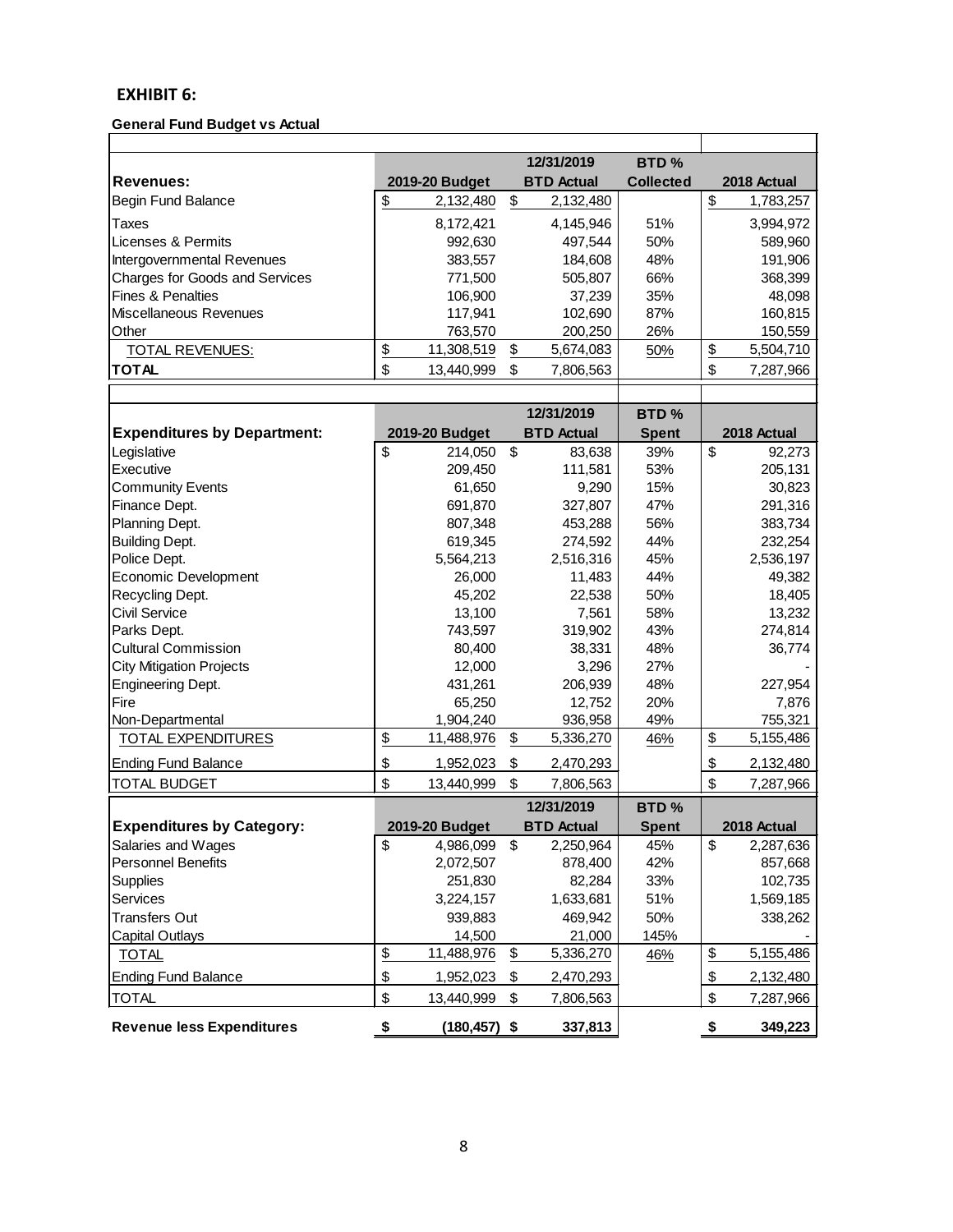|            |                                  |   | Beginning    |                                 |                            | Ending              |                |           |                       |
|------------|----------------------------------|---|--------------|---------------------------------|----------------------------|---------------------|----------------|-----------|-----------------------|
| Fund       | Description                      |   | Fund Balance | Revenues                        | Expenditures               | <b>Fund Balance</b> | Net Change     |           |                       |
| <b>SO</b>  | General Fund                     | n | 2,132,480    | 5,674,083<br>S                  | 5,336,270<br>$\mathfrak o$ | 2,470,293<br>S      | 337,813<br>S   | 472,212   | General               |
| 002<br>002 | Contingency Fund                 |   | 231,954      | 134,398                         |                            | 366,352             | 134,398        |           | Fund                  |
| 101        | <b>Street Fund</b>               |   | 177,846      | 858,766                         | 886,517                    | 150,095             | (27, 751)      |           | Special               |
| 106        | Big Rock Ball Park Maintenance   |   | 35,150       | 170,498                         | 116,024                    | 89,623              | 54,474         | 27,506    | Revenue               |
| 107        | Sensitive Areas Mitigation Fund  |   | 39,407       | 783                             |                            | 40,190              | 783            |           | Funds                 |
| 206        | 2016 LTGO - Main St Debt Svc     |   | 19,866       | 471,937                         | 475,520                    | 16,283              | (3,582)        |           | $(3,582)$ Debt Svc Fd |
| 304        | Real Estate Excise Tax Fund 1    |   | 990,664      | 314,969                         | 83,203                     | 1,222,431           | 231,767        |           |                       |
| 305        | Real Estate Excise Tax Fund 2    |   | 810,389      | 311,284                         | 90,613                     | 1,031,060           | 220,671        |           | Capital               |
| 306        | Main Street Improvement          |   | 1,188,870    | 23,342                          | 54,188                     | 1,158,023           | (30, 846)      | 1,343,198 | Project               |
| 307        | Street CIP Fund                  |   | 589,810      | 690,835                         | 91,846                     | 1,188,799           | 598,989        |           | <b>Funds</b>          |
| 308        | Parks CIP Fund                   |   | 690,840      | 480,291                         | 157,674                    | 1,013,457           | 322,617        |           |                       |
| 401        | Water Fund                       |   | 3,314,348    | 2,153,849                       | 2,194,041                  | 3,274,156           | (40, 192)      |           |                       |
| 402        | Sewer Fund                       |   | 2,462,035    | 2,566,304                       | 2,508,638                  | 2,519,702           | 57,666         |           |                       |
| 404        | Storm Drainage Fund              |   | 775,113      | 813,551                         | 765,575                    | 823,088             | 47,975         |           |                       |
| 407        | Water CIP Fund                   |   | 1,315,436    | 476,637                         | 144,005                    | 1,648,069           | 332,633        | 847,382   | Proprietary           |
| 408        | Sewer CIP Fund                   |   | 502,693      | 588,251                         | 342,978                    | 747,966             | 245,273        |           | Funds                 |
| 409        | Storm Drainage CIP Fund          |   | 113,978      | 200,416                         | 2,109                      | 312,285             | 198,308        |           |                       |
| 410        | <b>Bond Redemption Fund</b>      |   | 19,940       | 801                             |                            | 20,741              | 801            |           |                       |
| 411        | <b>Bond Reserve Fund</b>         |   | 267,873      | 5,318                           | 400                        | 272,791             | 4,918          |           |                       |
| 501        | Equipment Fund                   |   | 464,099      | 382,797                         | 405,668                    | 441,228             | (22, 872)      |           | Internal              |
| 502        | IT Fund                          |   | 190,939      | 286,678                         | 251,585                    | 226,031             | 35,093         | 19,299    | Service               |
| 503        | <b>Building Maintenance Fund</b> |   | 148,495      | 136.125                         | 129.047                    | 155.573             | 7,078          |           | <b>Funds</b>          |
|            | <b>TOTAL</b>                     | n | 16,482,223   | 16,741,916<br>S                 | 14,035,901<br>S,           | 19,188,238<br>n,    | 2,706,014<br>s |           |                       |
|            |                                  |   |              |                                 |                            |                     |                |           |                       |
|            |                                  |   |              | $\mathbf{u}$<br>33,224,139<br>S | 33, 224, 139<br>s          |                     |                |           |                       |

2019 REVENUE AND EXPENDITURE SUMMARY **2019 REVENUE AND EXPENDITURE SUMMARY** Year to date as of 12/31/2019 **Year to date as of 12/31/2019** CITY OF DUVALL **CITY OF DUVALL**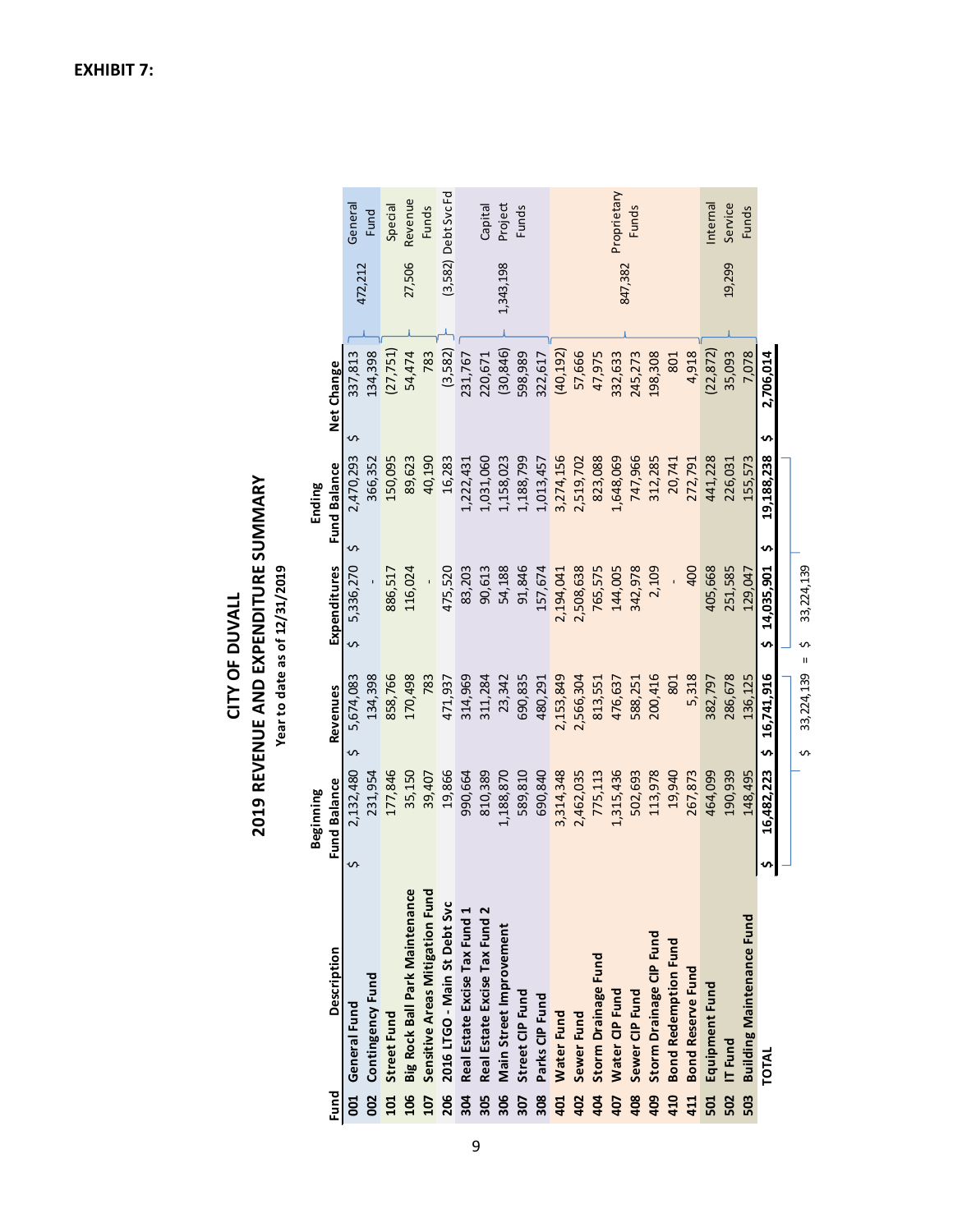# **CITY OF DUVALL 2019-2020 BUDGET vs ACTUAL - REVENUES**

**Biennium to date as of 12/31/2019**

|             |                                        |                  |                   |                       | BTD%             |
|-------------|----------------------------------------|------------------|-------------------|-----------------------|------------------|
| <b>Fund</b> | <b>Description</b>                     | <b>Budget</b>    | <b>BTD Actual</b> | <b>BTD Difference</b> | <b>Collected</b> |
| 001         | <b>General Fund</b>                    | \$<br>11,308,519 | \$<br>5,674,083   | \$<br>5,634,436       | 50%              |
| 002         | <b>Contingency Fund</b>                | 262,860          | \$<br>134,398     | 128,462               | 51%              |
| 101         | <b>Street Fund</b>                     | 1,688,459        | \$<br>858,766     | 829,693               | 51%              |
| 106         | <b>Big Rock Ball Park Maintenance</b>  | 368,474          | \$<br>170,498     | 197,976               | 46%              |
| 107         | <b>Sensitive Areas Mitigation Fund</b> | 971              | \$<br>783         | 188                   | 81%              |
| 206         | 2016 LTGO - Main St Debt Svc           | 940,963          | \$<br>471,937     | 469,026               | 50%              |
| 304         | <b>Real Estate Excise Tax Fund 1</b>   | 577,910          | \$<br>314,969     | 262,941               | 55%              |
| 305         | <b>Real Estate Excise Tax Fund 2</b>   | 573,370          | \$<br>311,284     | 262,086               | 54%              |
| 306         | <b>Main Street Improvement</b>         | 29,227           | \$<br>23,342      | 5,885                 | 80%              |
| 307         | <b>Street CIP Fund</b>                 | 1,352,867        | \$<br>690,835     | 662,032               | 51%              |
| 308         | <b>Parks CIP Fund</b>                  | 465,441          | \$<br>480,291     | (14, 850)             | 103%             |
| 401         | <b>Water Fund</b>                      | 4,661,304        | \$<br>2,153,849   | 2,507,455             | 46%              |
| 402         | <b>Sewer Fund</b>                      | 5,010,894        | \$<br>2,566,304   | 2,444,590             | 51%              |
| 404         | <b>Storm Drainage Fund</b>             | 1,557,860        | \$<br>813,551     | 744,309               | 52%              |
| 407         | <b>Water CIP Fund</b>                  | 985,981          | \$<br>476,637     | 509,344               | 48%              |
| 408         | <b>Sewer CIP Fund</b>                  | 1,206,629        | \$<br>588,251     | 618,378               | 49%              |
| 409         | <b>Storm Drainage CIP Fund</b>         | 261,235          | \$<br>200,416     | 60,819                | 77%              |
| 410         | <b>Bond Redemption Fund</b>            | 2,216            | \$<br>801         | 1,415                 | 36%              |
| 411         | <b>Bond Reserve Fund</b>               | 6,599            | \$<br>5,318       | 1,281                 | 81%              |
| 501         | <b>Equipment Fund</b>                  | 377,465          | \$<br>382,797     | (5, 332)              | 101%             |
| 502         | <b>IT Fund</b>                         | 568,785          | \$<br>286,678     | 282,107               | 50%              |
| 503         | <b>Building Maintenance Fund</b>       | 268,881          | \$<br>136,125     | 132,756               | 51%              |
|             | <b>TOTAL</b>                           | \$<br>32,476,910 | \$<br>16,741,916  | \$<br>15,734,994      | 52%              |

10